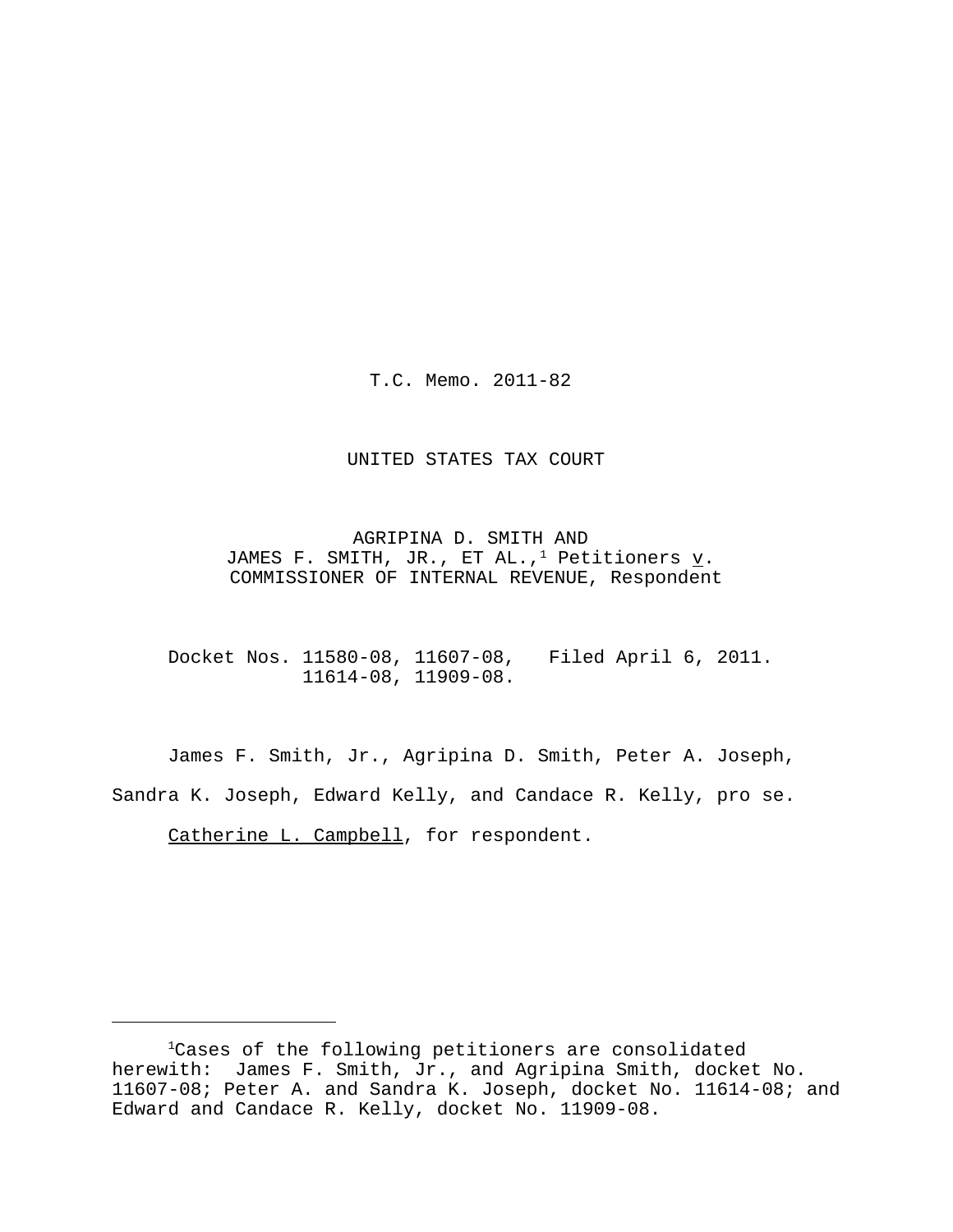### MEMORANDUM FINDINGS OF FACT AND OPINION

MORRISON, Judge: These consolidated cases involve three members of the tribal council of the Nooksack Indian tribe located in Washington State. The issues for decision are:

• for income tax purposes, the portion of the tribal-council compensation received by Agripina Smith in 2003, 2004, and 2005, by Sandra Joseph in 2004 and 2005, and by Candace Kelly in 2004 and 2005, that was derived from the fishing rights-related activities of the tribe;

• whether the petitioners are liable for self-employment tax on the compensation received by Agripina Smith in 2003, 2004, and 2005, by Sandra Joseph in 2004 and 2005, and by Candace Kelly in 2004 and 2005 for services as members of the tribal council;

• whether the  $IRS^2$  properly disallowed the vehicle-expense deductions claimed by Agripina Smith and James Smith for 2003, 2004, and 2005; and

 $2$ For simplicity, we refer to the respondent, the Commissioner of Internal Revenue, as the IRS.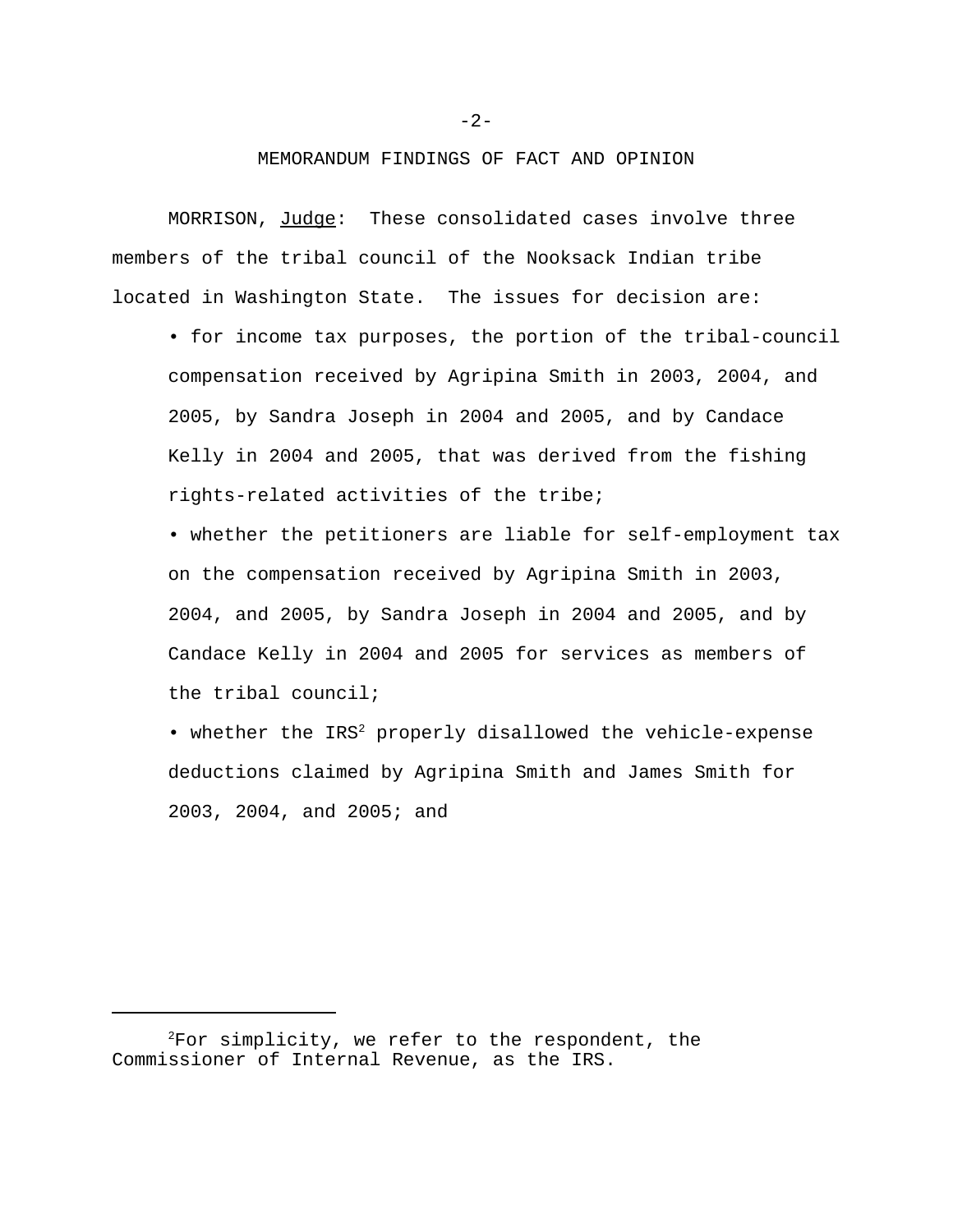• whether Candace Kelly and Edward Kelly are each liable for the additions to tax under section  $6651(a)(1)$  and  $(2)^3$  for their failures to file tax returns and pay taxes in 2005.

### FINDINGS OF FACT

## 1. The Nooksack Indian Tribe

The Nooksack Indian tribe is governed by a tribal council. Each year, the Nooksack Indian tribe spent a portion of its total operating expenses on fishing-related activities. The amounts are set forth in the table below:

|                                                                | 2003         | 2004         | 2005            |
|----------------------------------------------------------------|--------------|--------------|-----------------|
| Expenses of fishing-                                           |              |              |                 |
| related activities                                             | \$1,749,969  | \$1,521,659  | \$1,617,835.00  |
| Total operating                                                |              |              |                 |
| expenses                                                       | \$14,683,430 | \$13,994,701 | \$16,675,927.75 |
| Expenses of fishing-                                           |              |              |                 |
| related activities                                             |              |              |                 |
| as percentage of                                               |              |              |                 |
| total operating                                                |              |              |                 |
| expenses                                                       | 11.918%      | 10.873%      | 9.702%          |
| The tribe administered tribal ceremonies. The costs of         |              |              |                 |
| administering the tribal ceremonies are reflected in the total |              |              |                 |
| operating expenses but not in the expenses of fishing-related  |              |              |                 |

activities. One of the ceremonies was the annual salmon

<sup>&</sup>lt;sup>3</sup>All section references are to the Internal Revenue Code (Code), as amended and in effect for 2003, 2004, and 2005, and all Rule references are to the Tax Court Rules of Practice and Procedure.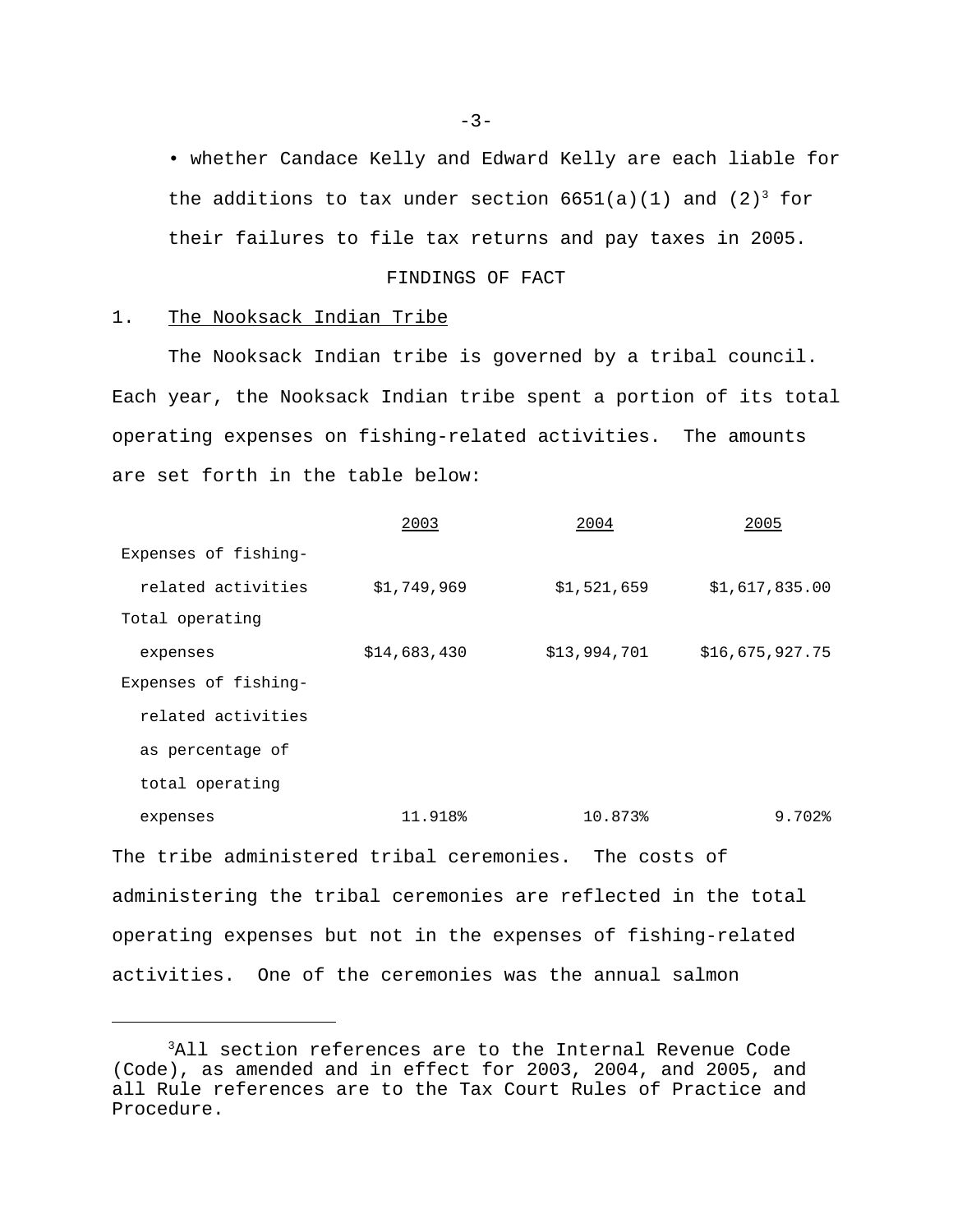ceremony. The purpose of this ceremony was to show respect for God, the salmon fish, and the ecosystem.

#### 2. Agripina Smith and James Smith

During the years 2003, 2004, and 2005 Agripina Smith was a member of the tribal council of the Nooksack Indian tribe. She was also finance director for the Nooksack Indian tribe. She received compensation for her service on the tribal council of \$28,000 in 2003, \$45,500 in 2004, and \$45,500 in 2005. Agripina Smith and her husband, James Smith, filed joint income tax returns for the tax years 2003, 2004, and 2005. On these returns they did not include in income Agripina Smith's compensation for services as a member of the tribal council. James Smith ran a tree service as a sole proprietorship. The Smiths claimed deductions for this business on Schedules C, Profit or Loss From Business. The deductions related to vehicles are shown in the table below:

|                            | Vehicle Expenses of Tree-Service Business           |          |          |
|----------------------------|-----------------------------------------------------|----------|----------|
|                            | Deducted by Joseph and Agripina Smith on Schedule C |          |          |
| Type of vehicle<br>expense | 2003                                                | 2004     | 2005     |
| Car and truck              | \$19,800                                            | \$9,375  | \$10,164 |
| Depreciation               | 662                                                 | $-0-$    | 3,250    |
| Repairs and<br>maintenance | 5,200                                               | 7,950    | 3,200    |
| Total                      | \$25,662                                            | \$17,325 | \$16,614 |

The amounts that the Smiths deducted for car-and-truck expenses (\$19,800 for 2003, \$9,375 for 2004, and \$10,164 for 2005) were

 $-4-$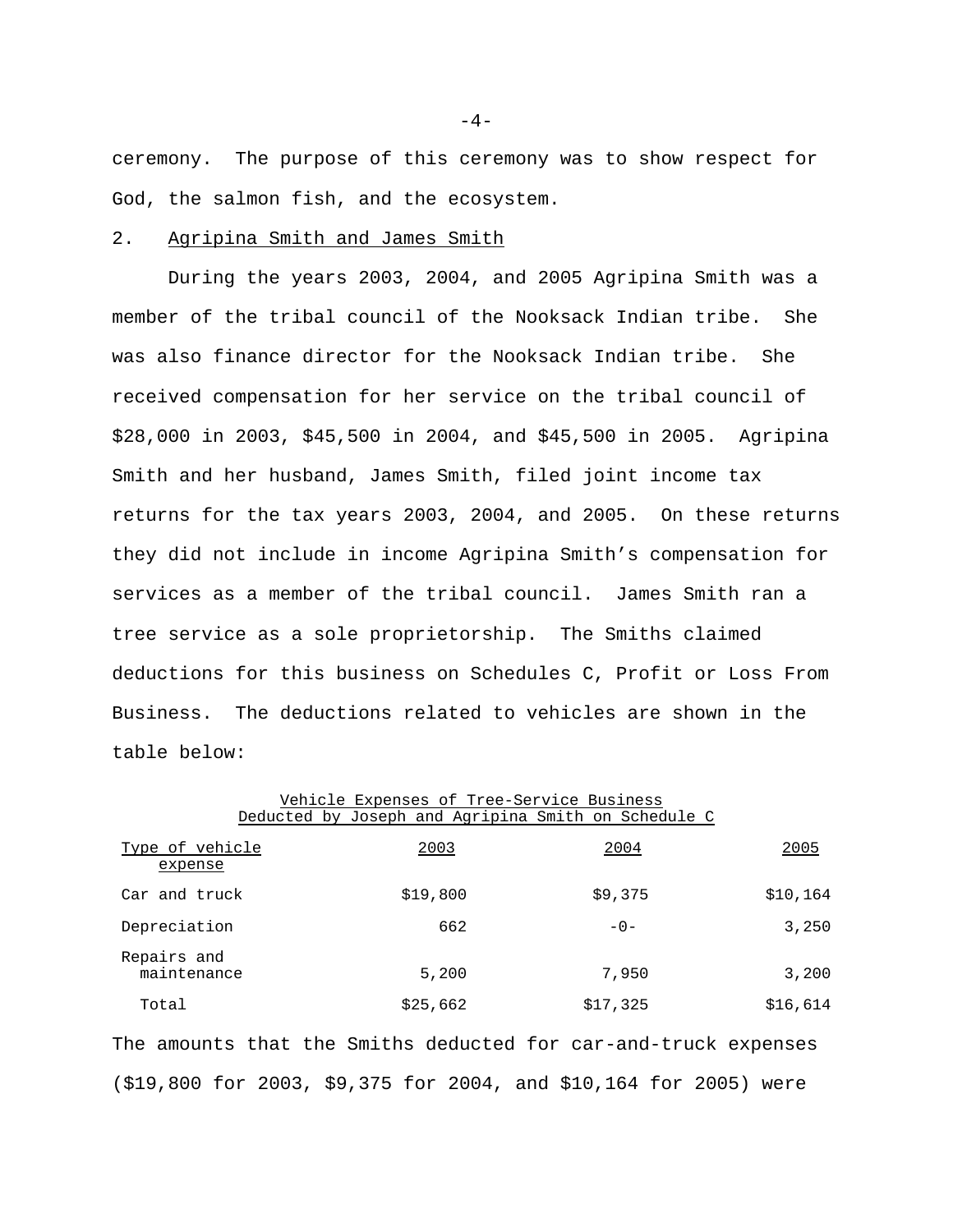standard vehicle expense allowances computed with reference to the standard mileage rate. For the same vehicles for which they deducted the standard mileage rate, the Smiths also claimed deductions for "depreciation" and "repairs and maintenance".

The IRS issued a deficiency notice to the Smiths for 2003 determining a tax deficiency of \$7,234. The notice determined that the taxable portion of Agripina Smith's tribal-council compensation was \$36,753.<sup>4</sup> Mathematically, \$36,753 is equal to  $$41,717$  - (11.9 percent x  $$41,717$ ). Thus, the determination incorporated two assumptions: first, that her tribal-council compensation was  $$41,717$ ,<sup>5</sup> and second, that 11.9 percent of this compensation was derived from fishing rights-related activities of the tribe. The notice also determined that \$40 in interest was includable in income. The notice determined that the Schedule C expenses should be reduced by \$5,862. The notice determined that the Smiths owed \$2,459 in self-employment tax, an adjustment resulting from the IRS's determination that the Schedule C deductions should be reduced by \$5,862.

The IRS issued a deficiency notice to the Smiths for 2004 and 2005. The deficiency notice determined a deficiency in tax

 $-5-$ 

<sup>4</sup>The IRS contends that the notice determined that the taxable portion of her tribal-council compensation was \$24,948. This is wrong. The amount in the notice was \$36,753.

<sup>5</sup>The IRS now stipulates that Agripina Smith's tribal-council compensation was \$28,000.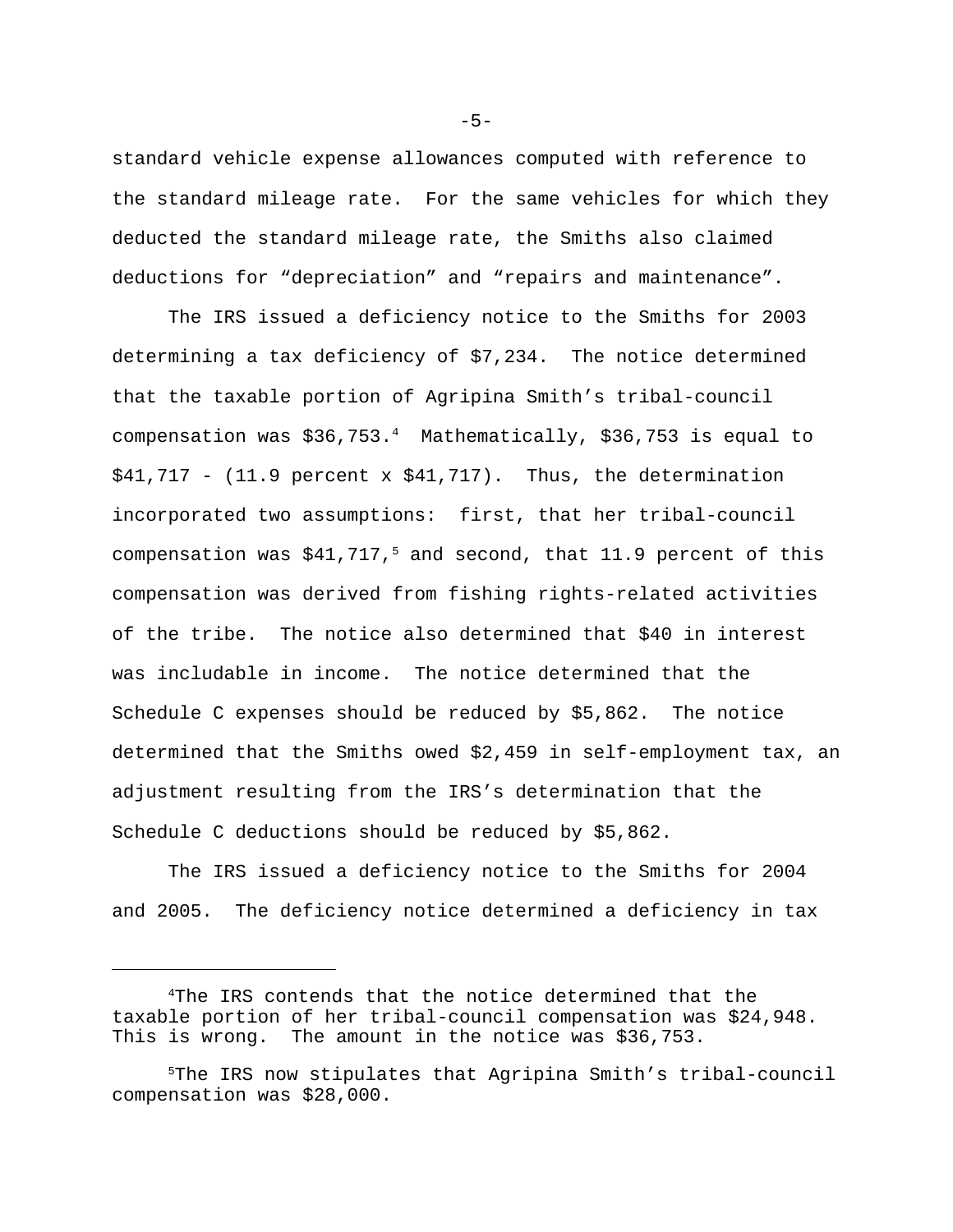of \$7,988 for 2004. The notice determined that 10.9 percent of Agripina Smith's tribal-council compensation was derived from fishing rights-related activities of the tribe. Thus, of Agripina Smith's \$45,500 tribal-council compensation for 2004, \$40,540 was determined to be includable in income. The notice determined that Schedule C expenses should be reduced by \$7,950 for 2004. The notice determined that a \$29 interest payment was includable in the Smiths' income for 2004. The notice determined that the Smiths owed \$2,533 in self-employment tax for 2004, an adjustment resulting from the IRS's determination that Schedule C expenses should be reduced by \$7,950.

For 2005 the deficiency notice determined a deficiency in tax of \$9,373. The notice determined that 9.7 percent of Agripina Smith's tribal-council compensation was derived from fishing rights-related activities of the tribe. Thus, of Agripina Smith's \$45,500 tribal-council compensation for the year, \$41,086 was determined to be includable in income. The notice determined that Schedule C expenses should be reduced by \$6,450 for 2005. The notice determined that the Smiths owed \$3,269 in self-employment tax, an adjustment that resulted from the IRS's determination that Schedule C expenses should be reduced by \$6,450. The notice determined that the Smiths were required to include \$1,200 in gambling winnings in their income for 2005.

 $-6-$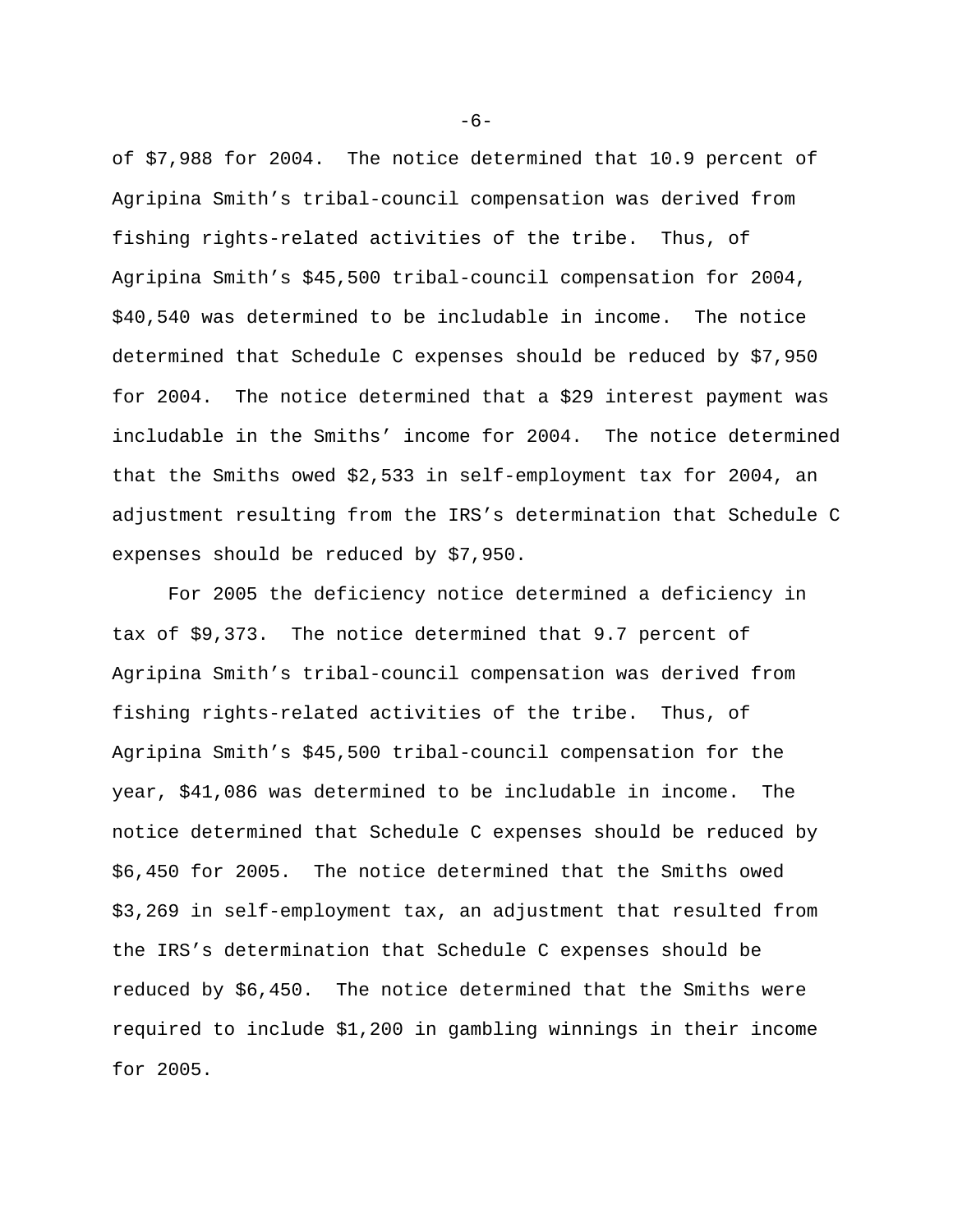The Smiths filed a Tax Court petition challenging the deficiency notice for 2003. The resulting case was assigned docket No. 11580-08. The Smiths also filed a Tax Court petition challenging the deficiency notice for 2004 and 2005. The resulting case was assigned docket No. 11607-08. The Smiths were residents of Washington State when they filed their petitions. The petitions stated that the Smiths disagreed with the fraction of Agripina Smith's tribal-council compensation that the IRS determined was derived from fishing rights-related activities under section 7873. In its answer, the IRS did not assert that the self-employment income of either Agripina Smith or James Smith should include Agripina Smith's tribal-council compensation. The Smiths have made the following concessions: (1) the \$40 in interest income is properly included in their 2003 income, (2) the \$29 in interest income is properly included in their 2004 income, and (3) the \$1,200 in gambling winnings is properly included in their 2005 income.

## 3. Sandra Joseph and Peter Joseph

During the years 2004 and 2005 Sandra Joseph was a member of the tribal council of the Nooksack Indian tribe. She received compensation for services as a member of the tribal council of \$26,250 for 2004 and \$45,500 for 2005. Sandra Joseph and her husband, Peter Joseph, filed joint tax returns for the tax years 2004 and 2005. On these returns they did not include in income

 $-7-$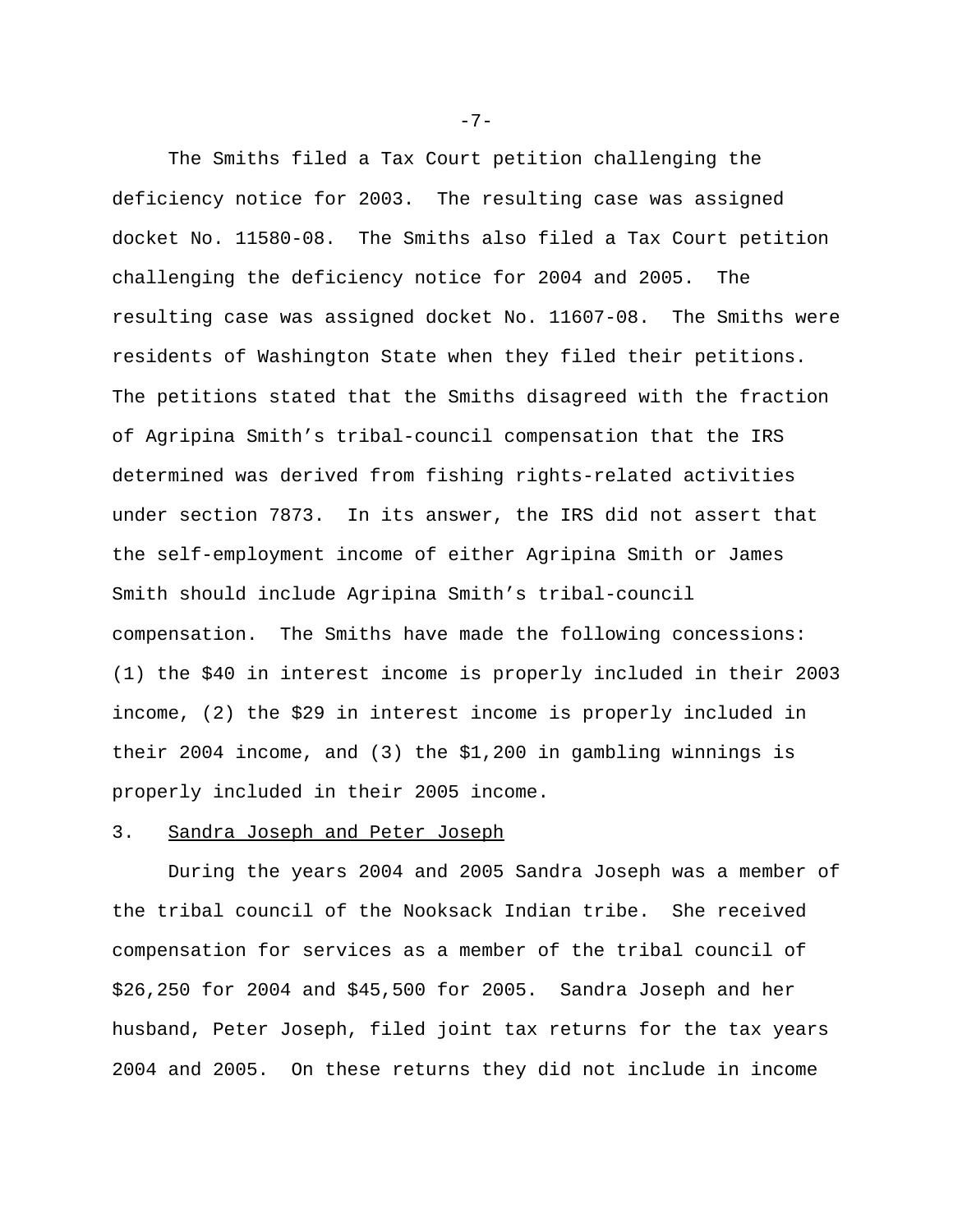Sandra Joseph's compensation for services as a member of the tribal council.

The IRS issued a deficiency notice to the Josephs determining deficiencies in tax of \$5,850 for 2004 and \$10,017 for 2005. The notice determined that 10.9 percent of Sandra Joseph's tribal-council compensation in 2004 and 9.7 percent of her tribal-council compensation in 2005 were derived from the fishing rights-related activity of the tribe. Thus, of Sandra Joseph's \$26,250 tribal-council compensation for 2004, \$23,388 was determined to be includable in income. And of her \$45,500 tribal-council compensation for 2005, \$41,086 was determined to be includable in income. The IRS determined that the Josephs should include a \$21 interest payment in their income for 2005. The notice did not determine that either Sandra Joseph or Peter Joseph was liable for self-employment tax.

The Josephs filed a petition to challenge the deficiency notice. The petition stated that the Josephs disagreed with the portion of Sandra Joseph's tribal-council compensation that the IRS determined was derived from fishing rights-related activities under section 7873. Their case was assigned docket No. 11614-08. At the time they filed the petition they lived in Washington State. The IRS filed an answer. The answer did not assert that either Sandra Joseph or Peter Joseph was liable for selfemployment tax.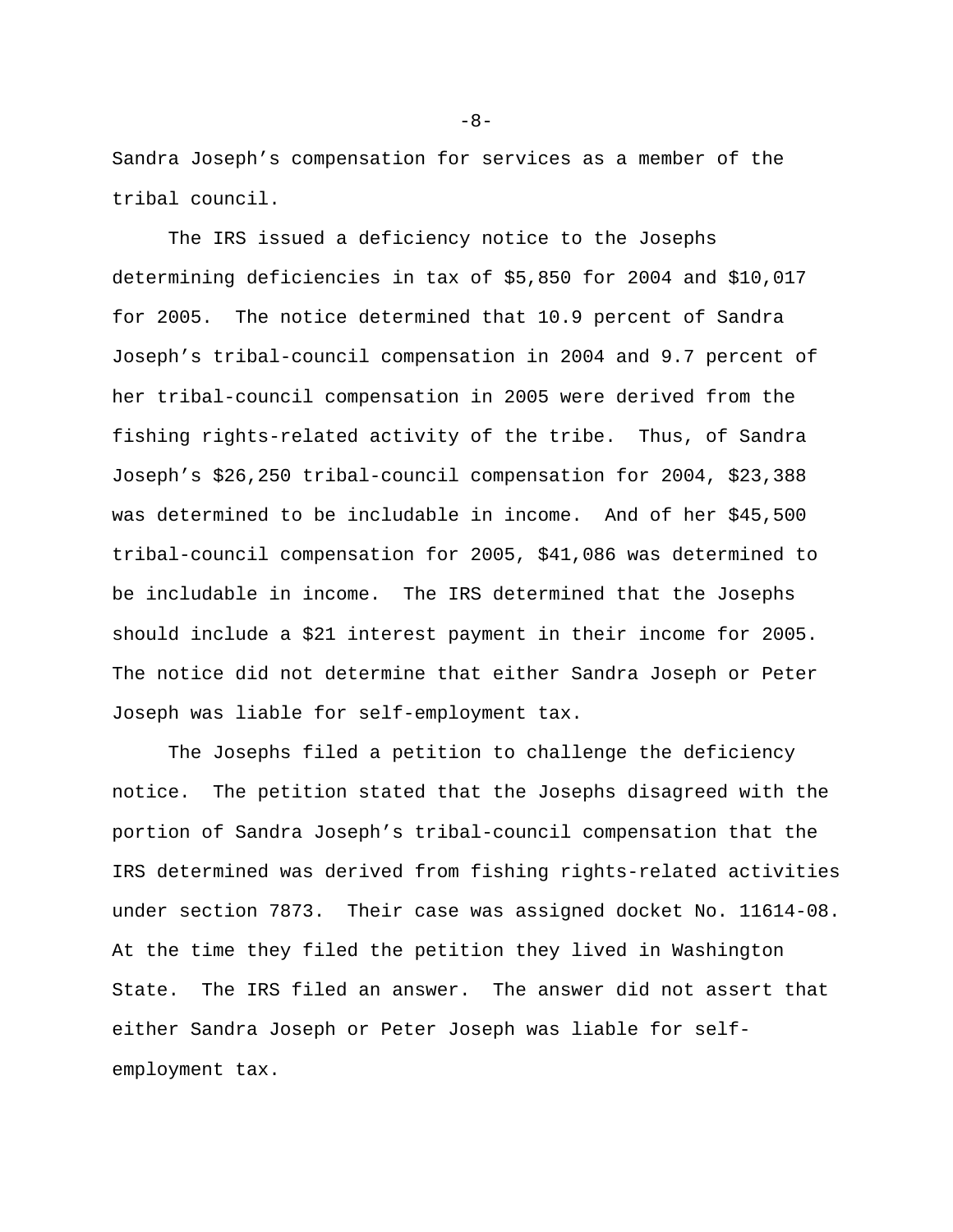#### 4. Candace Kelly and Edward Kelly

### a. 2004

During 2004 Candace Kelly was a member of the tribal council of the Nooksack Indian tribe. She received \$28,000 in compensation for services as a member of the tribal council.

Edward Kelly is the husband of Candace Kelly. The Kellys filed a joint income tax return for the tax year 2004. On this return they did not include in their income Candace Kelly's compensation for services as a member of the tribal council.

On February 12, 2008, the IRS issued a deficiency notice to Candace Kelly and Edward Kelly for 2004 determining a deficiency in tax of \$4,115. The notice determined that 10.9 percent of Candace Kelly's tribal-council compensation was derived from the fishing rights-related activities of the tribe. Thus, of Candace Kelly's \$28,000 tribal-council compensation, \$24,948 was determined to be included in income. The deficiency notice did not determine that either Candace Kelly or Edward Kelly owed self-employment tax.

b. 2005

During 2005 Candace Kelly continued to be a member of the tribal council of the Nooksack Indian Tribe. She received \$45,500 in compensation for services as a member of the tribal council. She received \$14,220 in taxable wages from the tribe

 $-9-$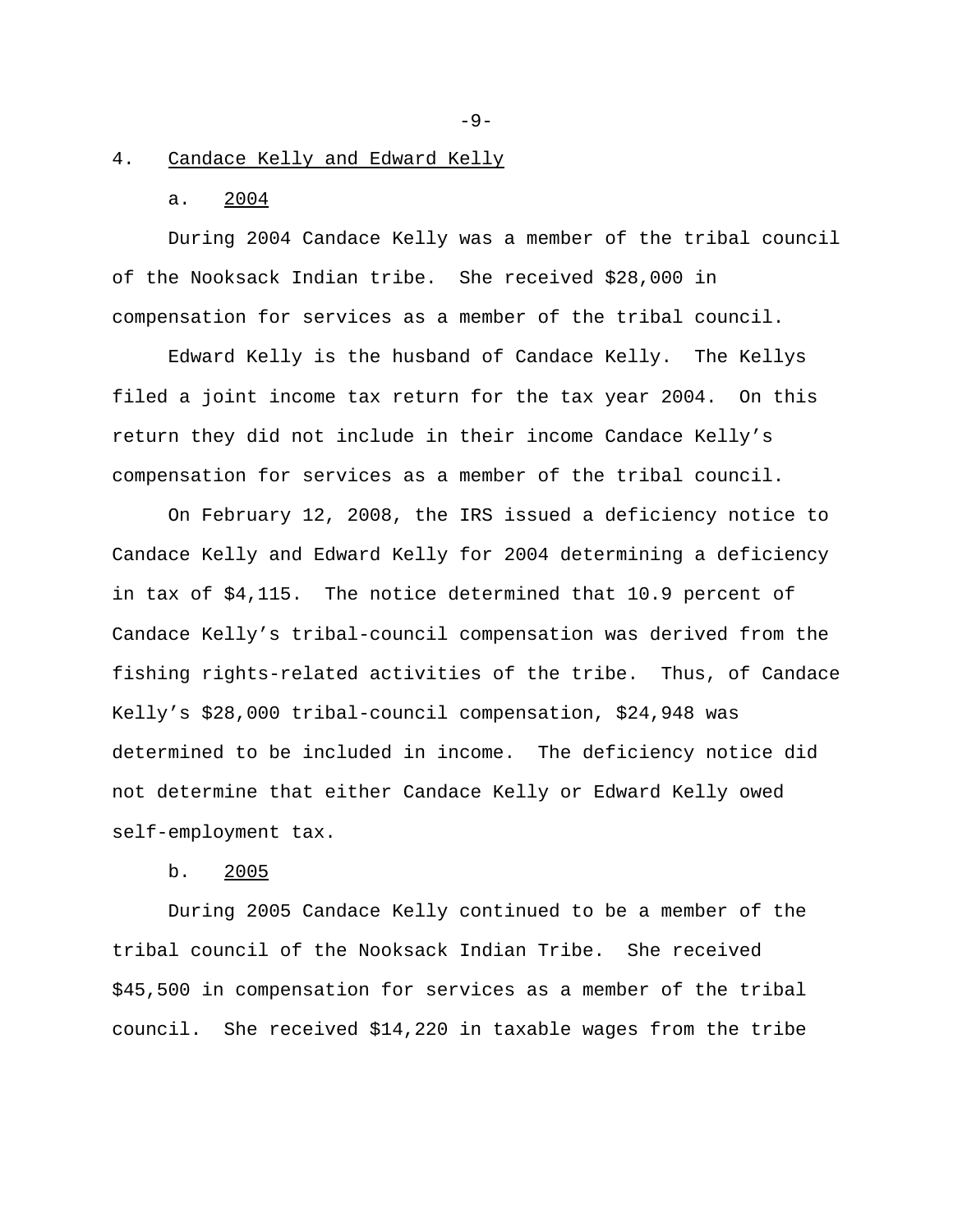for services other than services performed as a member of the tribal council. The tribe withheld \$1,020 from her wages.

Edward Kelly worked for the Nooksack Indian Tribe during 2005. He was not a member of the tribal council. He received taxable wages of \$36,072 from the tribe. The tribe withheld \$886 from these wages.

Neither of the Kellys filed a return for the tax year 2005. The IRS filed a substitute return for 2005 for Candace Kelly on January 8, 2008. The substitute return showed an income tax liability of \$6,034. The IRS filed a substitute return for 2005 for Edward Kelly on January 8, 2008. The substitute return showed an income tax liability of \$6,034. Neither substitute return reflected any liability for self-employment tax.

On April 23, 2008, the IRS issued a deficiency notice to Candace Kelly for 2005 determining a deficiency in tax of \$6,034. The notice determined that 9.7 percent of Candace Kelly's tribalcouncil compensation was derived from fishing rights-related activities of the tribe and thus that \$41,086 of her tribalcouncil compensation was taxable. The IRS determined that Candace Kelly was required to include in income one-half of the following amounts:

• \$41,086 in taxable compensation earned by Candace Kelly as a member of the tribal council,

 $-10-$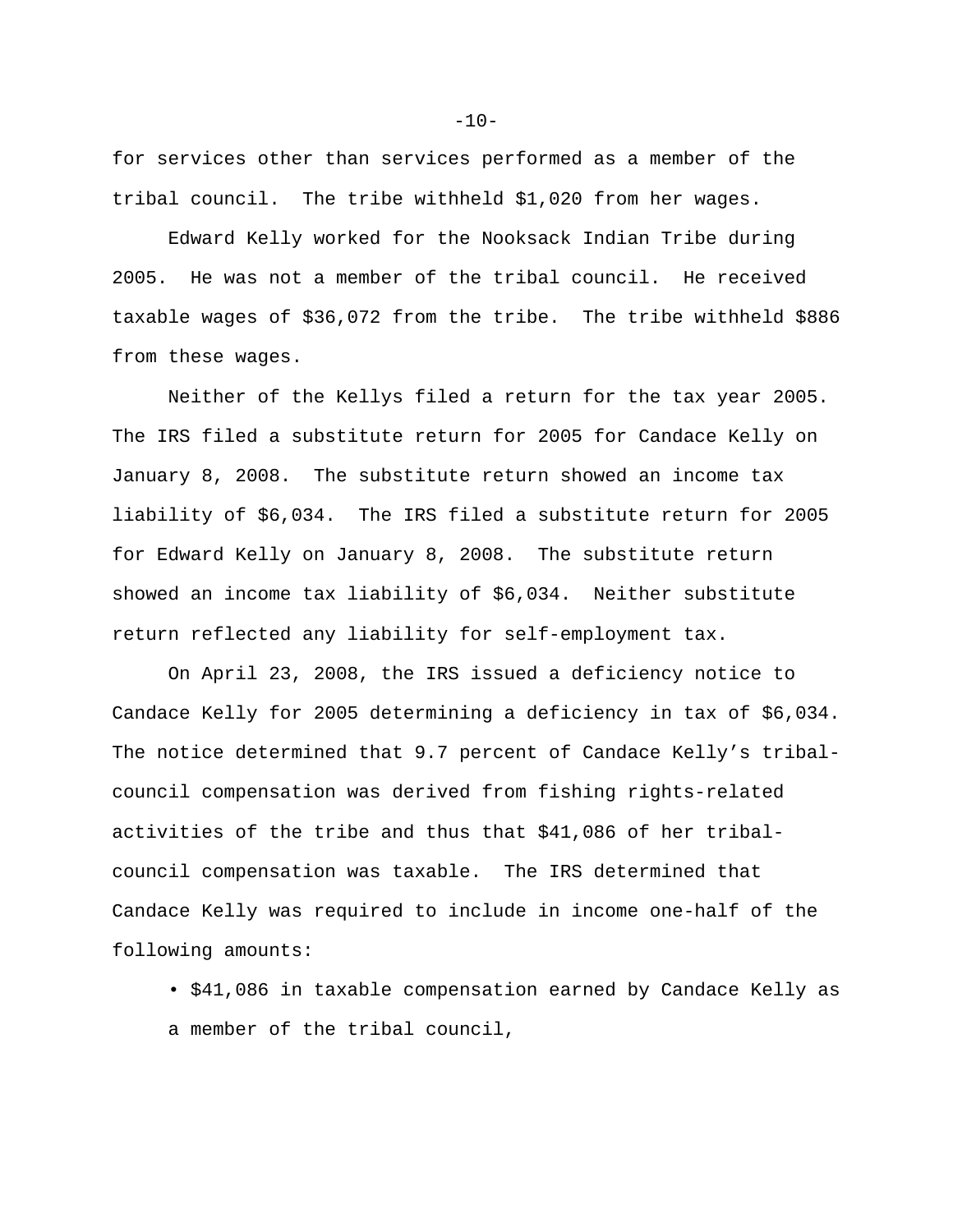• \$14,220 earned by Candace Kelly in wages for services provided to the tribe, and

• \$36,072 earned by Edward Kelly in wages for services provided to the tribe.

These three amounts totaled \$91,378, and one-half of this total, or \$45,689, was included in income. The deficiency notice did not determine a self-employment tax liability. It determined a late-filing addition to tax under section 6651(a)(1) equal to \$1,143.23, which is the product of 22.5 percent and \$5,081 (\$5,081 is the difference between \$6,034 and \$953 in federal taxes withheld).<sup>6</sup> It determined a late-payment addition to tax under section  $6651(a)(2)$ , the amount of which could not be determined at the time the deficiency notice was issued.

On April 23, 2008, the IRS issued a deficiency notice to Edward Kelly for 2005 determining a deficiency in tax of \$6,034. The notice determined that 9.7 percent of Candace Kelly's tribalcouncil compensation was derived from fishing rights-related activities of the tribe and thus that \$41,086 of her compensation was taxable. The IRS determined that Edward Kelly was required to include in income one-half of the following amounts:

• \$41,086 in taxable compensation earned by Candace Kelly as a member of the tribal council,

-11-

 $6$ The \$953 is equal to half of the \$1,020 withheld from Candace Kelly's wages, plus half of the \$886 withheld from Edward Kelly's wages.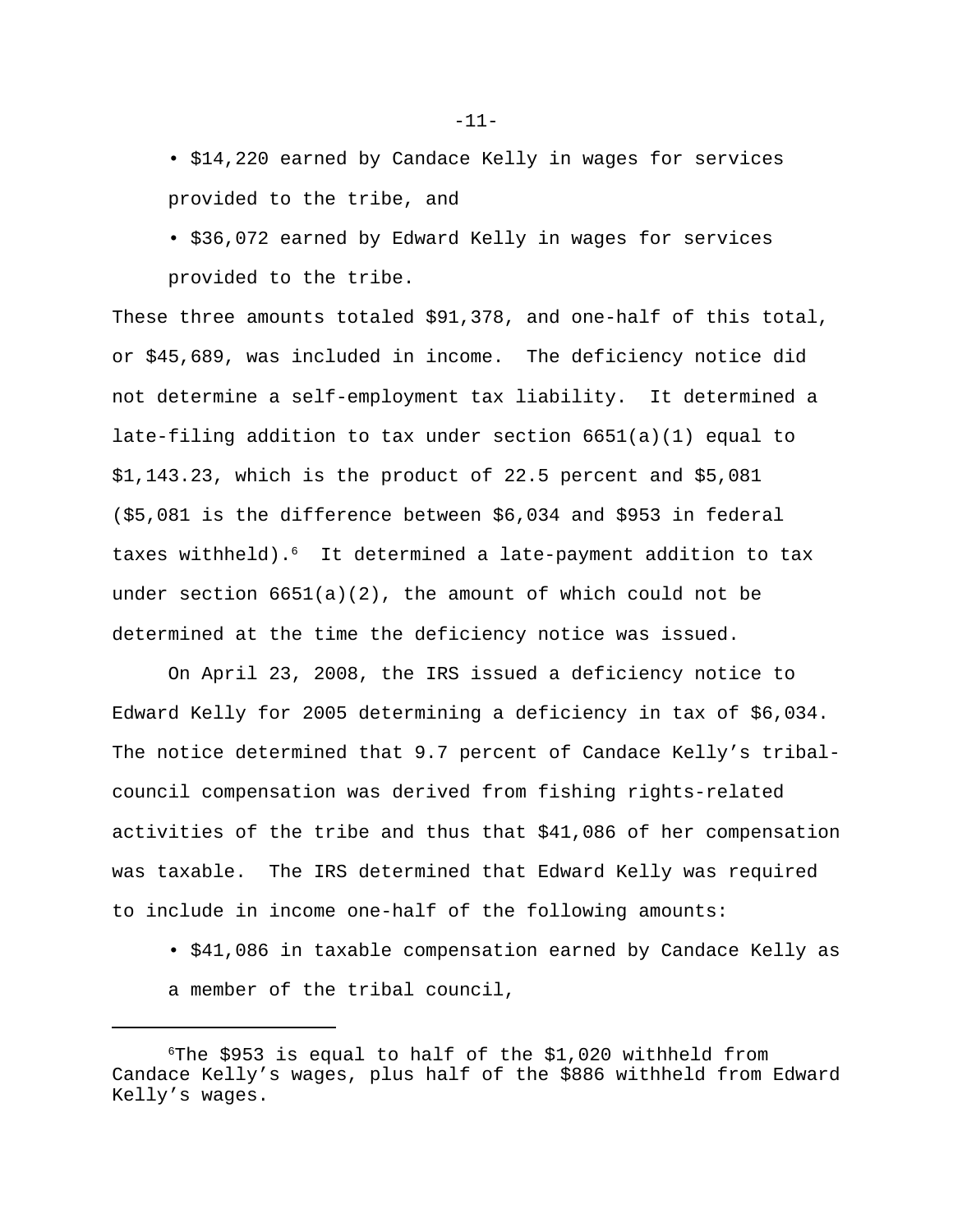• \$14,220 earned by Candace Kelly in wages for services provided to the tribe, and

• \$36,072 earned by Edward Kelly in wages for services provided to the tribe.

These three amounts totaled \$91,378. One-half of the total, or \$45,689, was included in income. The deficiency notice did not determine a self-employment tax liability. It determined a latefiling addition to tax under section 6651(a)(1) equal to \$1,143.23, which is the product of 22.5 percent and \$5,081 (\$5,081 is the difference between \$6,034 and \$953 in federal taxes withheld). It determined a late-payment addition to tax under section  $6651(a)(2)$ , the amount of which could not be determined at the time the deficiency notice was issued.

#### c. Petition

On May 12, 2008, Candace Kelly and Edward Kelly filed a petition challenging the deficiency notice for 2004 and the deficiency notices for 2005. They lived in Washington State when they filed the petition. The petition stated that the Kellys disagreed with the fraction of Candace Kelly's tribal-council compensation allocated to fishing rights-related activities under section 7873. The petition did not give a specific reason the Kellys were not liable for additions to tax for 2005. The case was assigned docket No. 11909-08. In its answer the IRS did not assert that the Kellys were liable for self-employment tax.

-12-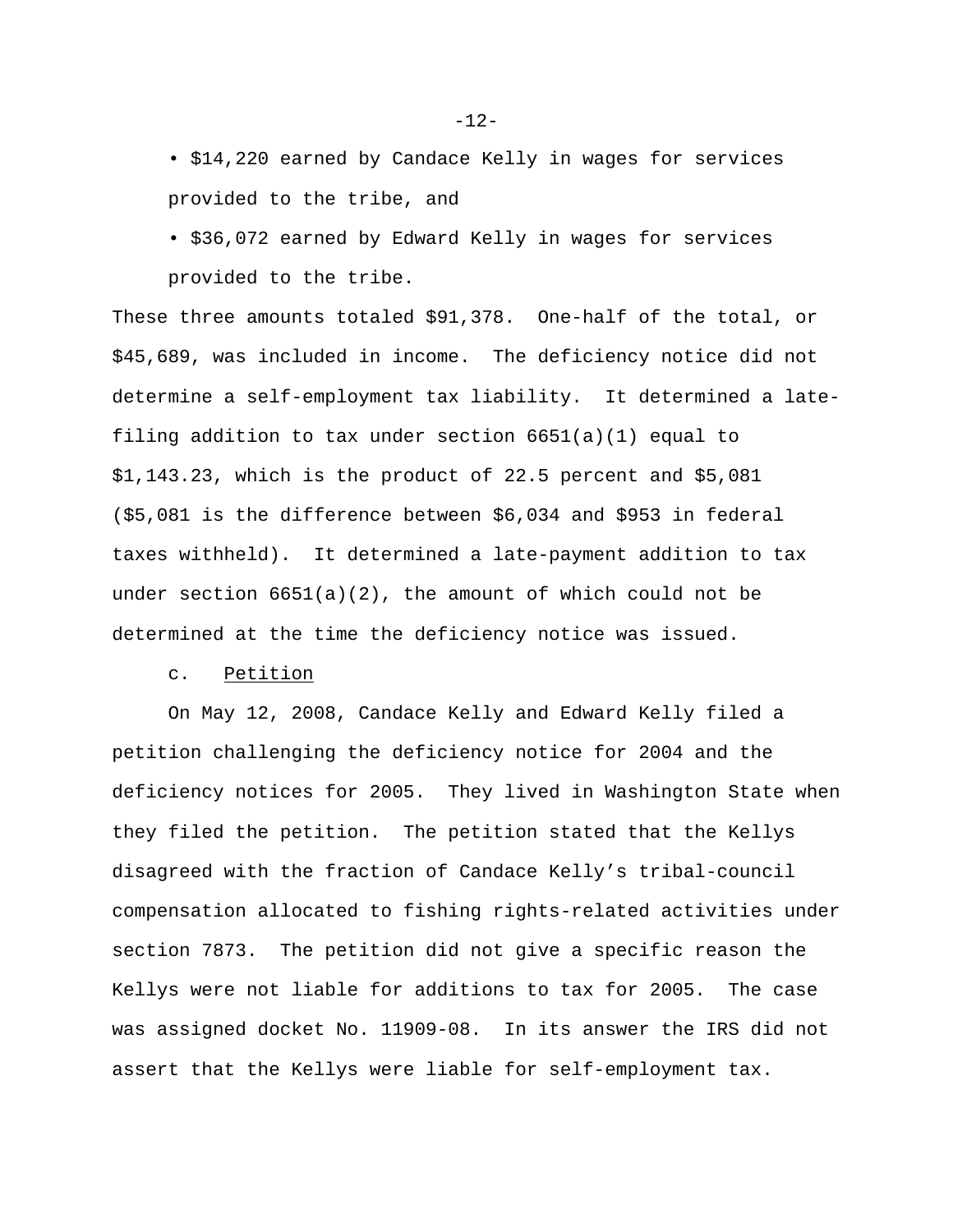### 5. Trial

The Court consolidated the four docketed cases for trial. In each case the parties executed a stipulation of facts. The Court hereby incorporates each stipulation of facts into its findings of fact, with the exceptions noted infra note 7.

#### OPINION

# 1. The Portions of the Compensation Received by Agripina Smith, Sandra Joseph, and Candace Kelly for Services as Members of the Tribal Council That Were Derived From the Fishing Rights-Related Activities of the Tribe

Agripina Smith, Sandra Joseph, and Candace Kelly received compensation for their services as members of the tribal council. The Smiths, the Josephs, and the Kellys contend that the tribalcouncil compensation is totally exempt from federal income tax by the operation of section  $7873.^7$  In the deficiency notices, the

• Par. 14 of the stipulation in docket No. 11580-08 (the case involving the 2003 tax year of the Smiths), • pars. 17 and 18 of the stipulation in docket No. 11607-08 (the case involving the 2004 and 2005 tax years of the Smiths). • pars. 17 and 18 of the stipulation in docket No. 11614-08 (the case involving the Josephs), and • pars. 23 and 24 of the stipulation in docket No. 11909-08 (continued...)

 $7$ Inadvertently, we think, the stipulations state that the three members of the tribal council received "taxable payments" that were exactly equal to the amounts that the IRS determined. For example, par. 17 of the stipulation in the 2004 and 2005 case of Agripina Smith and James Smith states: "In the tax year 2004, Agripina Smith received taxable payments for her services as a member of the Nooksack Tribal Council in the amount of \$40,540.00" All six petitioners plainly challenge the IRS's determinations. We decline to adopt the portions of the stipulation that say otherwise. These portions are: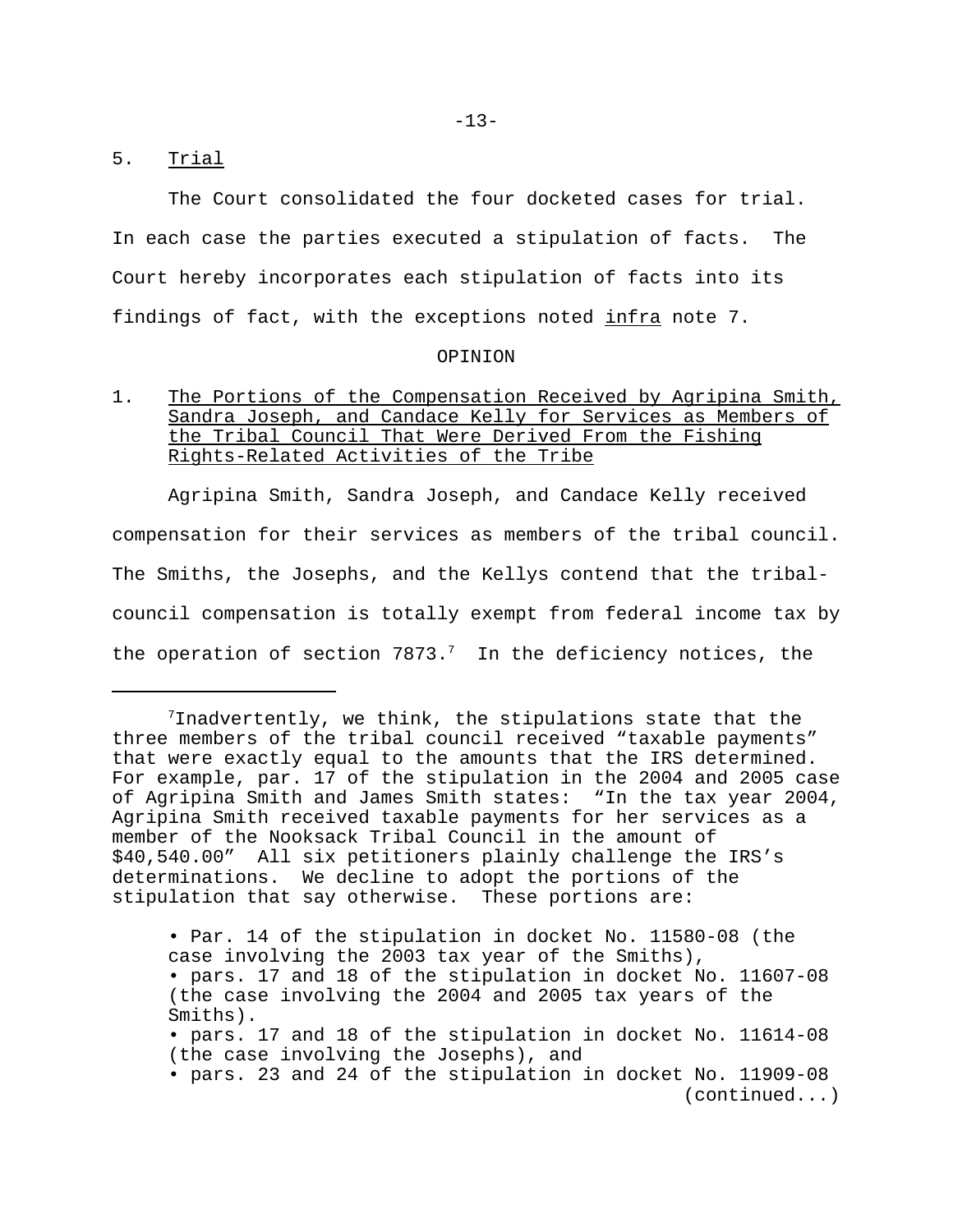IRS determined that only small fractions of the payments (11.9 percent in 2003, 10.9 percent in 2004, and 9.7 percent in 2005) are excludable from income under section  $7873.^8$ 

 $7($ ...continued) (the case involving the Kellys).

For the same reason, we adopt par. 25 of the stipulation in docket No. 11909-08 without the words "in the amount of \$20,543.00". We adopt par. 26 of the same stipulation without the words "in the amount of \$20,543.00".

 $8$ Under sec. 1.6013-4(b), Income Tax Regs., if a joint return is made, the gross income of the husband and wife on the joint return is computed in the aggregate. The regulation provides: "If a joint return is made, the gross income and adjusted gross income of husband and wife on the joint return are computed in an aggregate amount and the deductions allowed and the taxable income are likewise computed on an aggregate basis." The regulation also provides: "Although there are two taxpayers on a joint return, there is only one taxable income. The tax on the joint return shall be computed on the aggregate income and the liability with respect to the tax shall be joint and several."

Joint income tax returns were filed by the Smiths for 2003, 2004, and 2005, by the Josephs for 2004 and 2005, and by the Kellys for 2004. For each of these years the aggregate income of each of the three couples must include the taxable portion of the tribal-council compensation received by the spouse who was a member of the tribal council (i.e., Agripina Smith, Sandra Joseph, and Candace Kelly). The deficiency notices determined that the aggregate income of each couple should exclude the portion of the tribal-council compensation that the IRS determined was derived from the fishing rights-related activities of the tribe (11.9 percent for 2003, 10.9 percent for 2004, and 9.7 percent for 2005).

The Kellys did not file a joint return for 2005. Although their incomes are not computed on an aggregate basis, they each earned a one-half share of community income. Thus, for 2005 Candace Kelly was required to include in her income one-half of her tribal-council compensation minus the amount excluded under sec. 7873. The deficiency notices issued to Candace Kelly for 2005 determined that 9.7 percent of the tribal-council (continued...)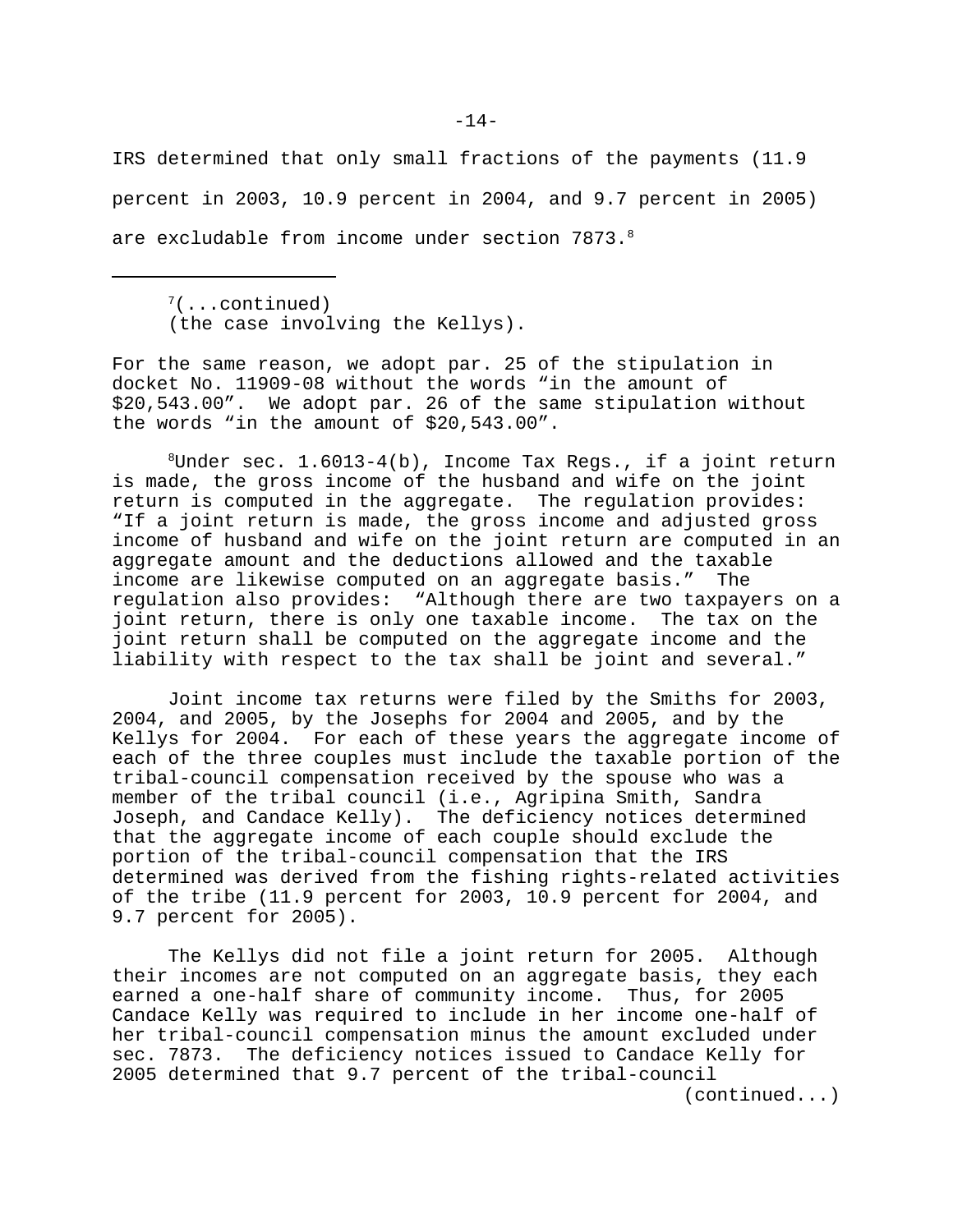Section 7873(a)(1) provides that no income tax shall be imposed on income derived by a member of an Indian tribe from a fishing rights-related activity of such tribe. $9$  The term "fishing rights-related activity" is defined as "any activity directly related to harvesting, processing, or transporting fish harvested in the exercise of a recognized fishing right of \* \* \* [an Indian] tribe or to selling such fish but only if substantially all of such harvesting was performed by members of such tribe." Sec. 7873(b)(1). The term "recognized fishing rights" is defined by the Code to mean "fishing rights secured as of March 17, 1988, by a treaty between \* \* \* [an Indian] tribe

 $8($ ...continued) compensation should be excluded from her income in computing her tax liability.

Likewise, for 2005 Edward Kelly was required to include in his income one-half of Candace Kelly's tribal-council compensation minus the amount excluded under sec. 7873. The deficiency notice sent to Edward Kelly for 2005 determined that 9.7 percent of Candace Kelly's tribal-council compensation should be excluded from Edward Kelly's income in computing his tax liability.

<sup>9</sup>Native Americans are United States citizens. Hoptowit v. Commissioner, 709 F.2d 564, 565 (9th Cir. 1983), affg. 78 T.C. 137 (1982). They are generally subject to federal income taxation unless exempted by a treaty or an Act of Congress. Id. The salaries received by members of tribal councils are generally subject to federal income taxation. Id. at 566. The Indian tribes themselves, like states, are generally exempt from federal income taxation. 1-8 Cohen's Handbook of Federal Indian Law, sec. 8.02[2][a] (Matthew Bender & Co. 2009).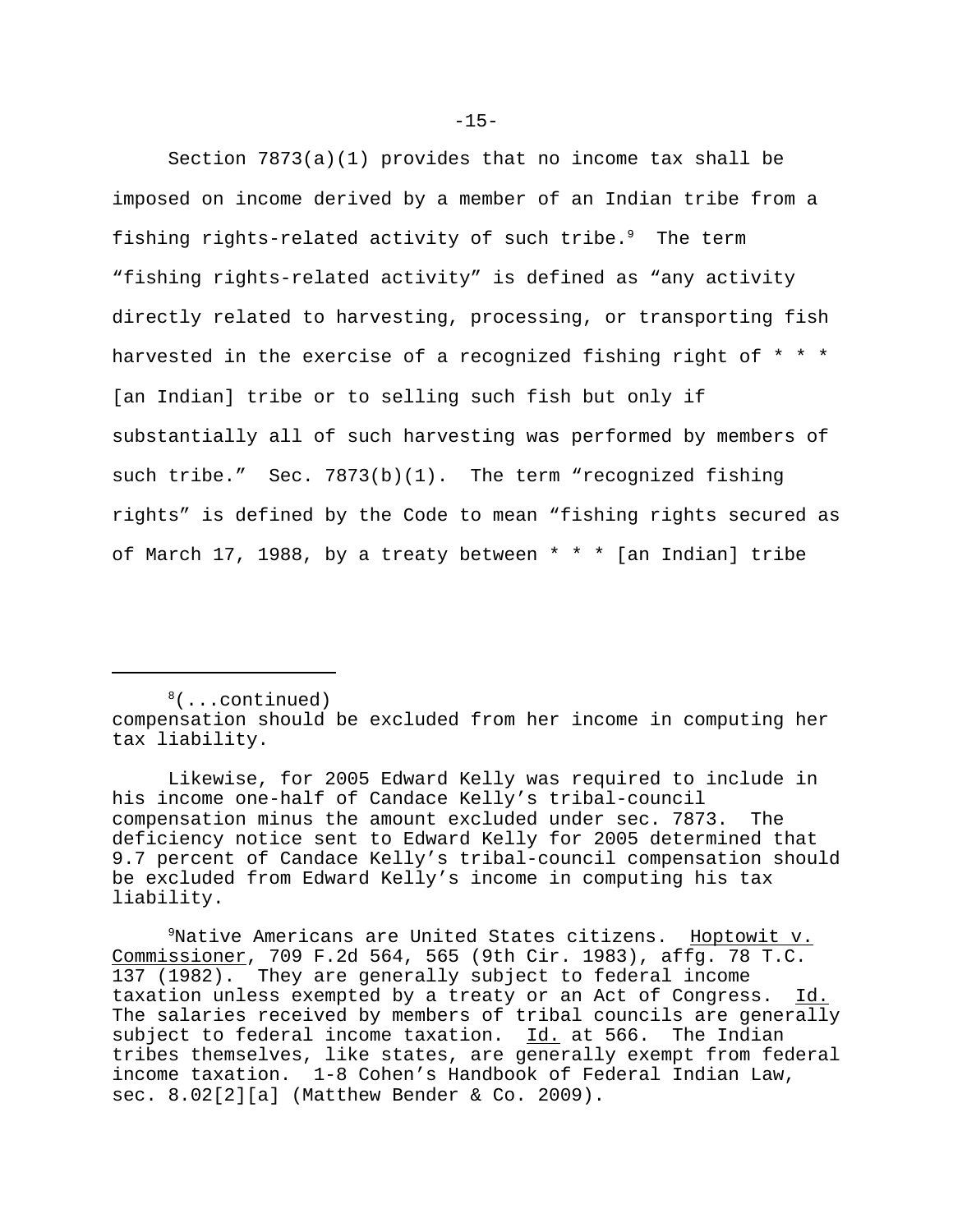and the United States or by an Executive order or an Act of Congress." Sec. 7873(b)(2).

The exact nature of the work of the Nooksack tribal council on salmon fishing issues is unclear in the record, as is the magnitude of the work in comparison to the council's other activities. The trial record does not even contain the minutes of the meetings of the council. The only concrete piece of relevant evidence is that the tribe spent 11.9 percent, 10.9 percent, and 9.7 percent of its budget on fishing expenses in 2003, 2004, and 2005. On the basis of these budget statistics, the IRS determined in the deficiency notice that 11.9 percent, 10.9 percent, and 9.7 percent of the compensation for services on the tribal council was derived from the fishing rights-related activities of the tribe. The preponderance of the evidence does not support a finding that the portion of the tribal-council compensation that was derived from fishing rights-related activities exceeded these percentages. Although the budget statistics for fishing activity may not have included the costs of ceremonies such as the annual salmon ceremony, we have no way of estimating what those costs were. The lack of information about the ceremonies (and about the council's activities generally) is the fault of the petitioners. Either they did not keep records of their activities, or they did not produce the records to the Court. We conclude that the portion of each

 $-16-$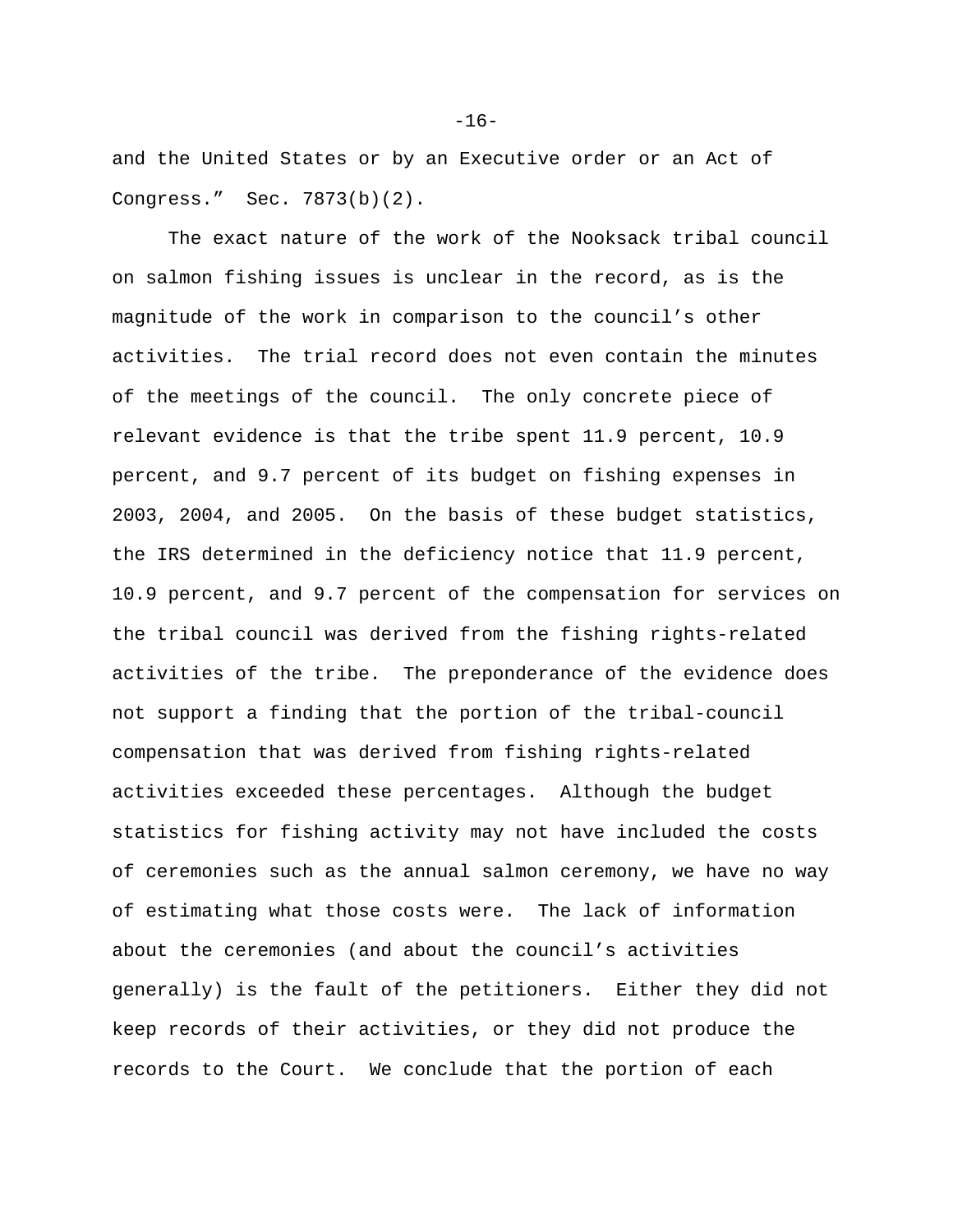tribal-council member's compensation derived from the fishing rights-related activities of the tribe was 11.9 percent in 2003, 10.9 percent in 2004, and 9.7 percent in 2005.

2. Whether the Petitioners Are Liable for Self-Employment Tax on the Compensation Received by Agripina Smith in 2003, 2004, and 2005, by Sandra Joseph in 2004 and 2005, and by Candace Kelly in 2004 and 2005 for Services as Members of the Tribal Council

Section 1401 imposes a tax on the "self-employment income" of every individual. "[S]elf-employment income" is generally defined as the "net earnings from self-employment derived by an individual". Sec. 1402(b). The term "net earnings from selfemployment" is defined as "the gross income derived by an individual from any trade or business carried on by \* \* \* [the] individual, less the deductions allowed by this subtitle [i.e. subtitle A of title 26] which are attributable to  $* * *$  [the] trade or business". Sec. 1402(a). A trade or business for these purposes excludes the performance of service by an individual as an employee. Sec.  $1402(c)(2)$ . In computing the gross income derived by an individual from a trade or business, if any of the income derived from a trade or business is community income under community property laws, the gross income and deductions attributable to such trade or business shall be treated as the gross income and deductions of the spouse carrying on such trade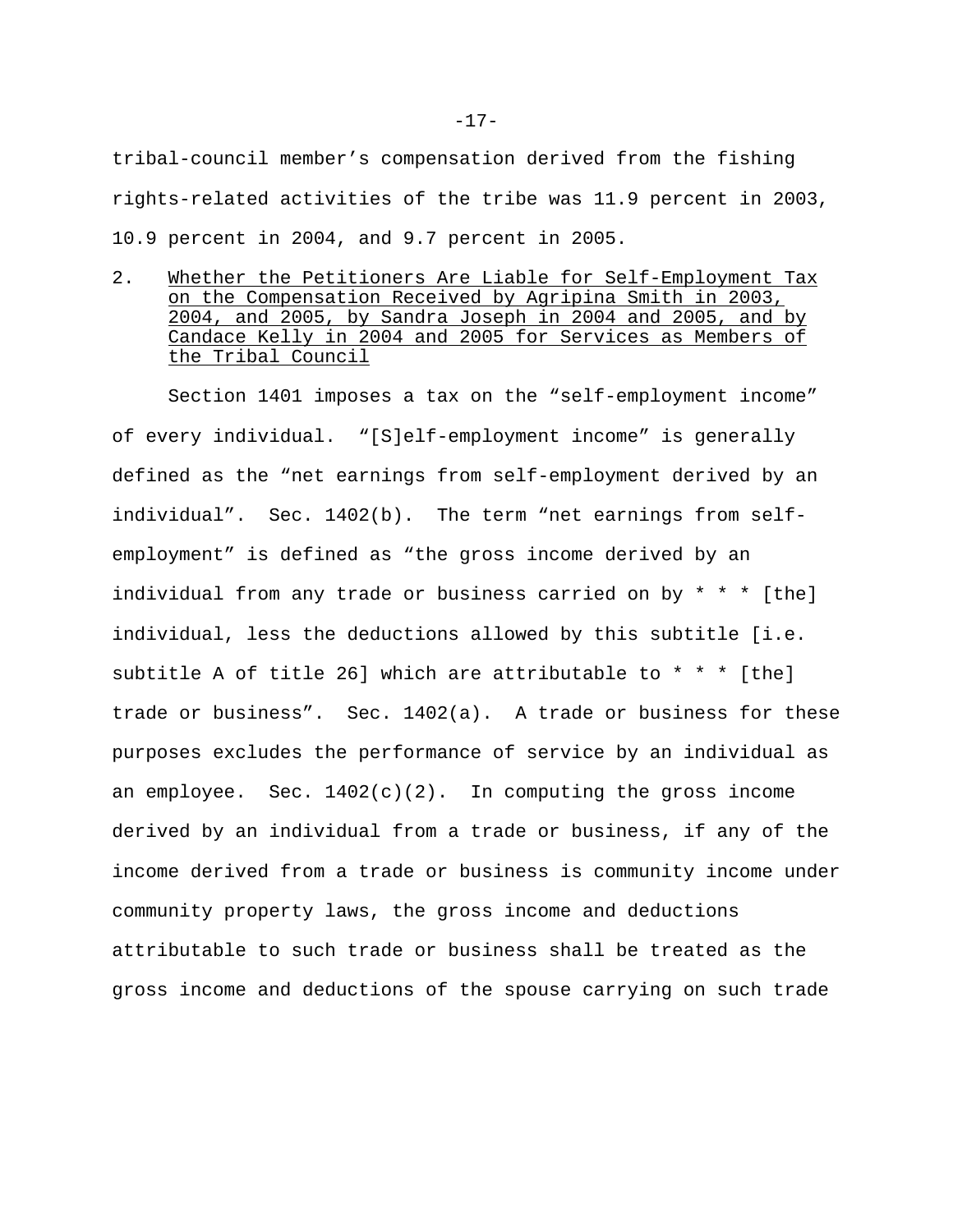or business. Sec.  $1402(a)(5)(A).^{10}$  Thus, if a wife runs a business that generates \$20,000 in gross income, then, even if the \$20,000 is community income, it is treated as the gross income of the wife, not the husband, in the calculation of the net earnings from self-employment. See, e.g., Landsberg v. Commissioner, T.C. Memo. 2001-105 (husband who filed separate return was required to include 100 percent of income from his sales business in net earnings from self-employment even though income was community property under California law). Net earnings from self-employment do not include income derived from fishing rights-related activity. See sec. 1402(a)(15).

If a married couple files a joint return, the selfemployment tax is computed separately for the husband and for the wife. $11$  Each spouse's self-employment tax liability is added to

 $11$ As sec.  $1.6017-1(b)(1)$ , Income Tax Regs., provides:

In the case of a husband and wife filing a joint return under section 6013, the tax on self-employment income is computed on the separate self-employment income of each spouse, and not on the aggregate of the two amounts. The requirement of section 6013(d)(3) that in the case of a joint return the tax is computed on the aggregate income of the spouses is not applicable with respect to the tax on self-employment income.

-18-

 $10$ Sec. 1402(a)(5)(A) was effective Mar. 2, 2004. Social Security Protection Act of 2004, Pub. L. 108-203, sec. 425(b), 118 Stat. 536. Before that date, a similar provision was in effect. Sec. 1402(a)(5)(A) (2002).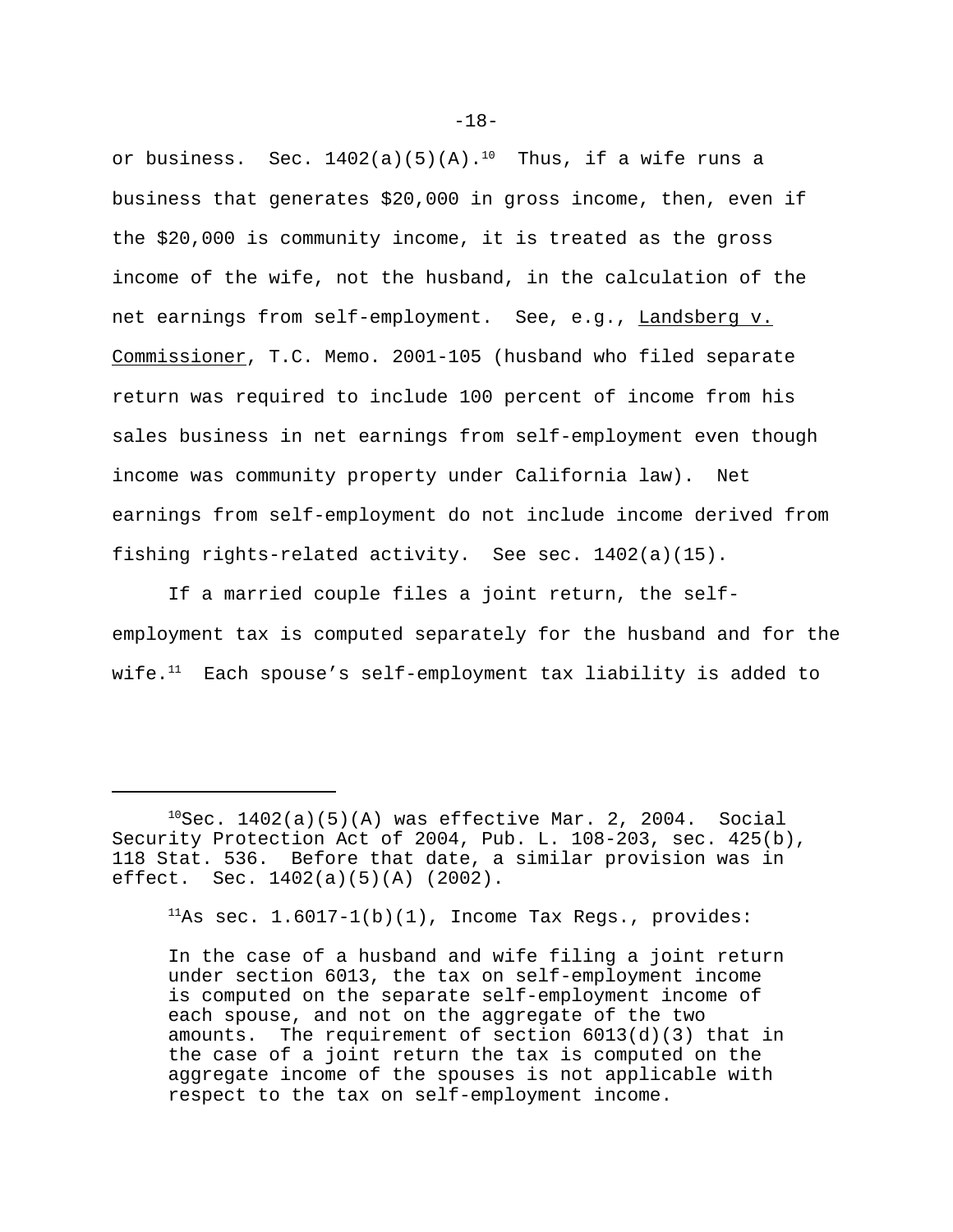arrive at the couple's total self-employment tax liability.<sup>12</sup> The liability is joint and several. $13$ 

The IRS asks the Court to find that it "properly determined that petitioners are liable for self-employment tax on the taxable portion of the remuneration received by Agripina Smith, Sandra Joseph, and Candace Kelly for their services as members of the Nooksack Indian Tribal Council."

Agripina Smith received compensation for her tribal-council services during 2003, 2004, and 2005, Sandra Joseph received compensation for her tribal-council services during 2004 and 2005, and Candace Kelly received compensation for her tribalcouncil services for 2004 and 2005. For none of the years did any of petitioners report on tax returns any self-employment income attributable to the compensation received for services on the tribal council. In the deficiency notices it issued to petitioners for these years, the IRS did not determine any deficiency in self-employment tax attributable to tribal-council compensation. The IRS's answers in these cases do not assert

-19-

<sup>&</sup>lt;sup>12</sup>This Court observed in Charlton v. Commissioner, 114 T.C. 333, 337 (2000) (citing sec. 6017): "Self-employment tax for a husband and wife filing a joint return is the sum of the taxes computed on the self-employment income of each spouse."

 $13$ Sec. 6013(d)(3) imposes joint-and-several liability on spouses who file joint returns. Sec. 1.6017-1(b)(2), Income Tax Regs., explains: "Except as otherwise expressly provided, section 6013 is applicable to the return of the tax on selfemployment income; therefore, the liability with respect to such tax in the case of a joint return is joint and several."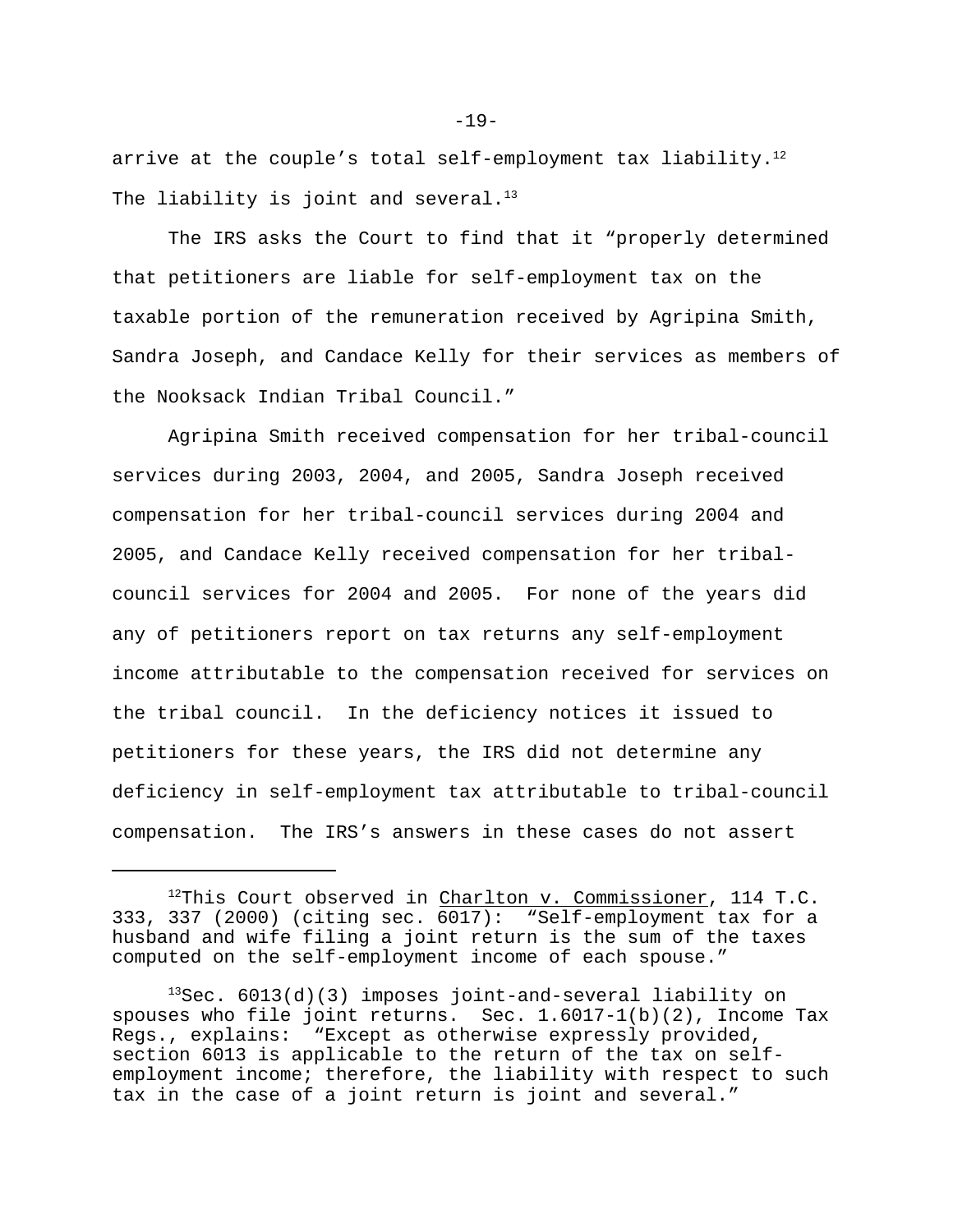that the petitioners are liable for self-employment tax on tribal-council compensation. In its pretrial memoranda the IRS asserted that the tribal-council compensation paid to the three petitioners, except for the fraction the IRS determined was derived from fishing rights-related activities, was subject to self-employment tax.

The belatedness with which the IRS raised the issue of selfemployment liability for the tribal-council compensation is a violation of Rule 31(a), which provides that the answer and other pleadings should give the other party fair notice of the matters in controversy. In Stewart v. Commissioner, 714 F.2d 977, 986 (9th Cir. 1983), affg. T.C. Memo. 1982-209, the Court of Appeals for the Ninth Circuit explained that the most appropriate times for the IRS to raise the legal theories on which it intends to rely are in the deficiency notice and in the answer. The failure of the IRS to raise a legal theory at these times does not cause the IRS to forfeit its right to rely on the theory if the taxpayer is not surprised and disadvantaged by the delay in raising the theory. Id. at 986-987. The petitioners would suffer prejudice from the belated raising of the issue of selfemployment tax liability stemming from the tribal-council compensation. The issue does not hinge on the same factual questions as does petitioners' liability for income taxes

 $-20-$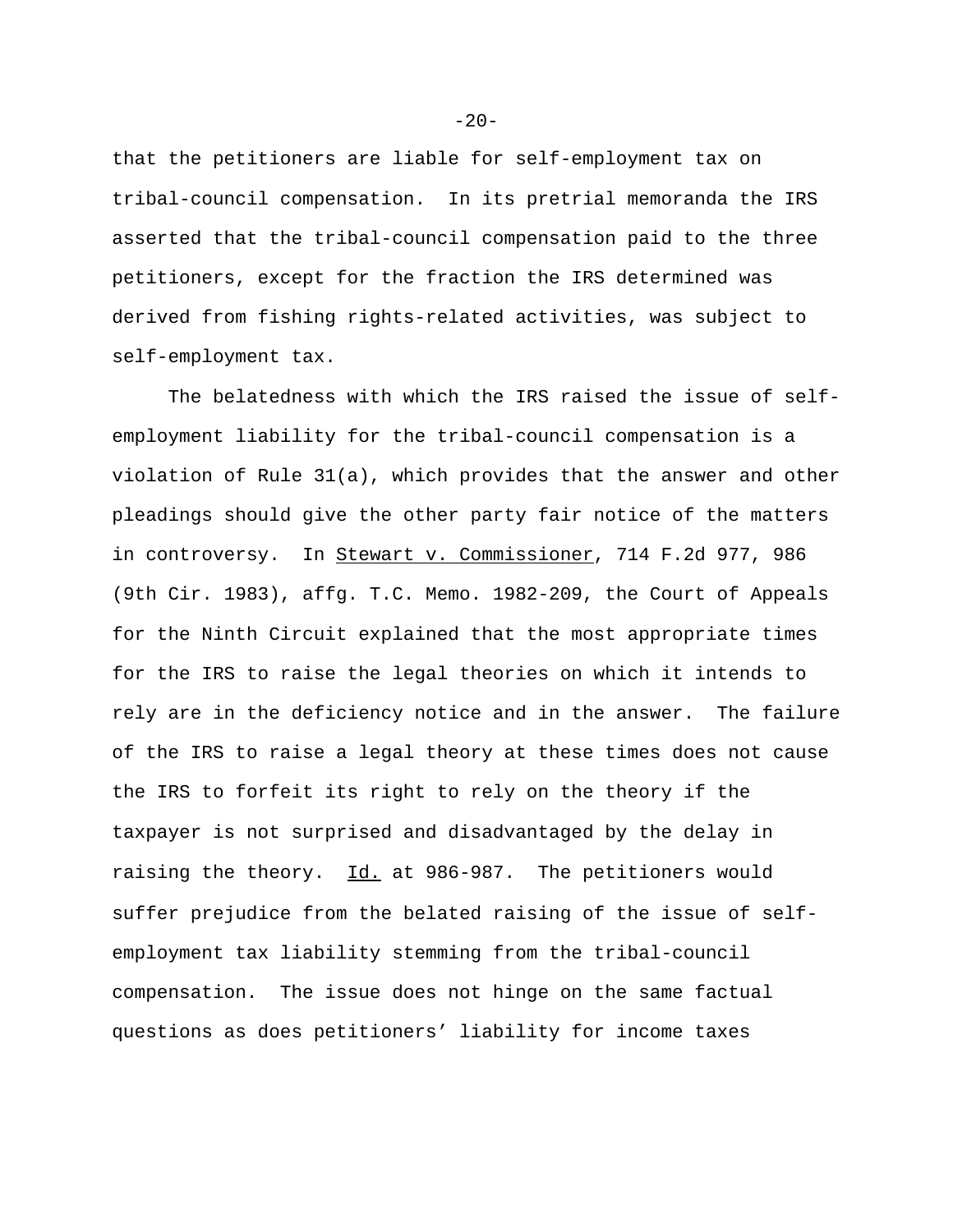stemming from the tribal-council compensation. Therefore the IRS is barred from raising the issue.

We determine that none of petitioners are liable for selfemployment tax on compensation received for services on the tribal council for the years at issue.

## 3. Whether the IRS Properly Disallowed Vehicle Expense Deductions Claimed by James Smith and Agripina Smith for 2003, 2004, and 2005

The deficiency notices determined that the deductions claimed by the Smiths in 2003, 2004, and 2005 for vehicle depreciation and maintenance and repairs should be disallowed. The IRS argues that the Smiths failed to assign error to these determinations. Rule  $34(b)(4)$  requires the petition to contain clear assignments of each error that the petitioner alleges to have been committed by the Commissioner in the determination of the deficiency. If the petition fails to clearly assign error, the issue is deemed conceded. Id. We need not determine whether the Smiths conceded the vehicle-expense issue because, even if the Smiths were entitled to challenge the disallowance of the deduction, the IRS has shown that it was correct to disallow the deduction.

The expenses of operating a vehicle used in business are deducted from gross income. Sec. 162(a). Under section 1.274- 5(j)(2), Income Tax Regs., a taxpayer can use the standard mileage rate to calculate the cost of using a vehicle in a

-21-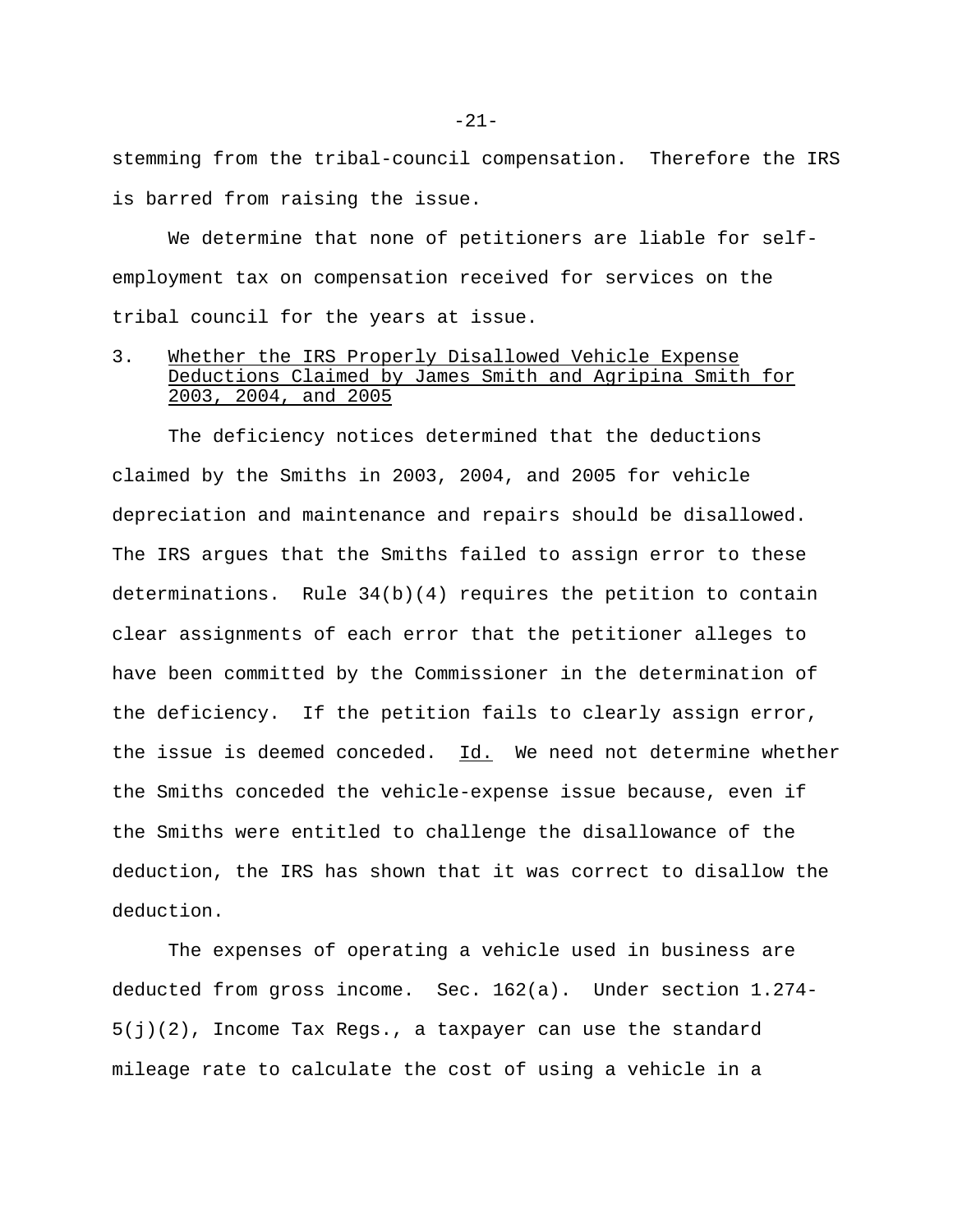business instead of substantiating the actual cost. Although it is permissible for a taxpayer to deduct the amount calculated from the standard mileage rate, it is not permissible to deduct such an amount and also the actual cost of operating the vehicle. See Larson v. Commissioner, T.C. Memo. 2008-187, 98 T.C.M. (CCH) 74, 77.

 The Smiths used the standard mileage rate deductions. For the same vehicles they also claimed deductions for depreciation, and for repairs and maintenance. In the deficiency notices, the IRS allowed the Smiths only the standard mileage rate deductions, after making some corrections. The corrections resulted in standard mileage rate deductions greater than the standard mileage rate deductions the Smiths claimed on their returns. Because the Smiths cannot deduct the expenses of their vehicles using both the standard mileage rates and the actual operating costs, and because the amounts of the standard mileage rate deductions in the deficiency notices exceed the actual operating costs claimed as deductions, we conclude that the amounts of the deductions reflected in the deficiency notices are the correct deductions for the vehicles the Smiths used in their tree-service business.

 $-22-$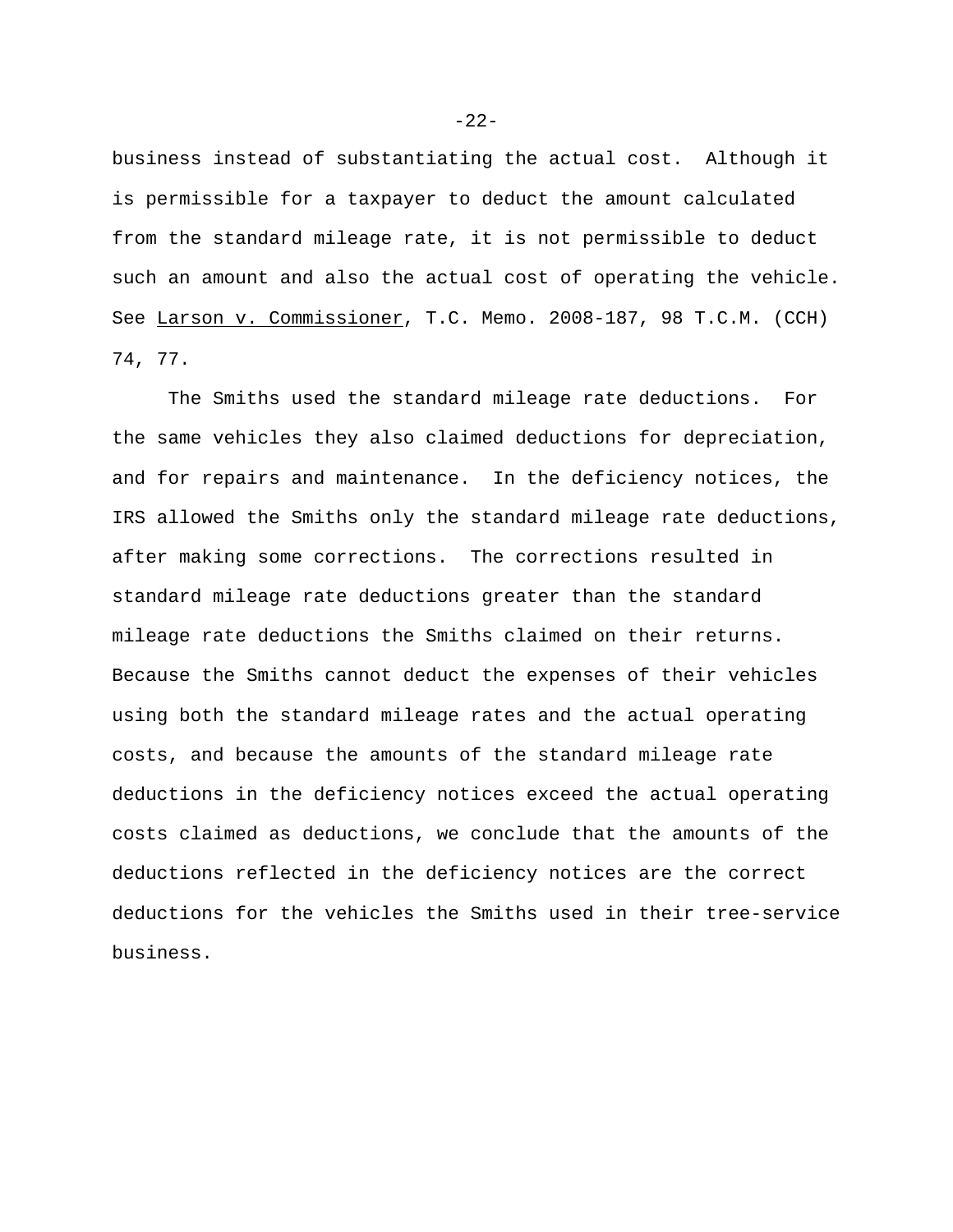# 4. Whether Candace Kelly and Edward Kelly Are Each Liable for the Additions to Tax Under Section 6651(a)(1) and (2) for 2005

The deficiency notices determined that Candace Kelly and Edward Kelly were each liable for an addition to tax for the failure to file returns for 2005 and an addition to tax for the failure to pay taxes shown on returns for 2005. The IRS has established that the Kellys are liable for these additions to tax. See sec. 7491(c) (imposing burden of production on IRS "in any court proceeding with respect to the liability of any individual for any penalty, addition to tax, or additional amount imposed by this title"). And the Kellys have failed to show that a statutory exception exonerates them from their liability for the additions to tax. There is evidence that the Kellys were told by the lawyer for the tribe that Candace Kelly's tribalcouncil compensation was exempt from income tax. However, this does not excuse the Kellys from filing a tax return. Their incomes, even without Candace Kelly's tribal-council income, were